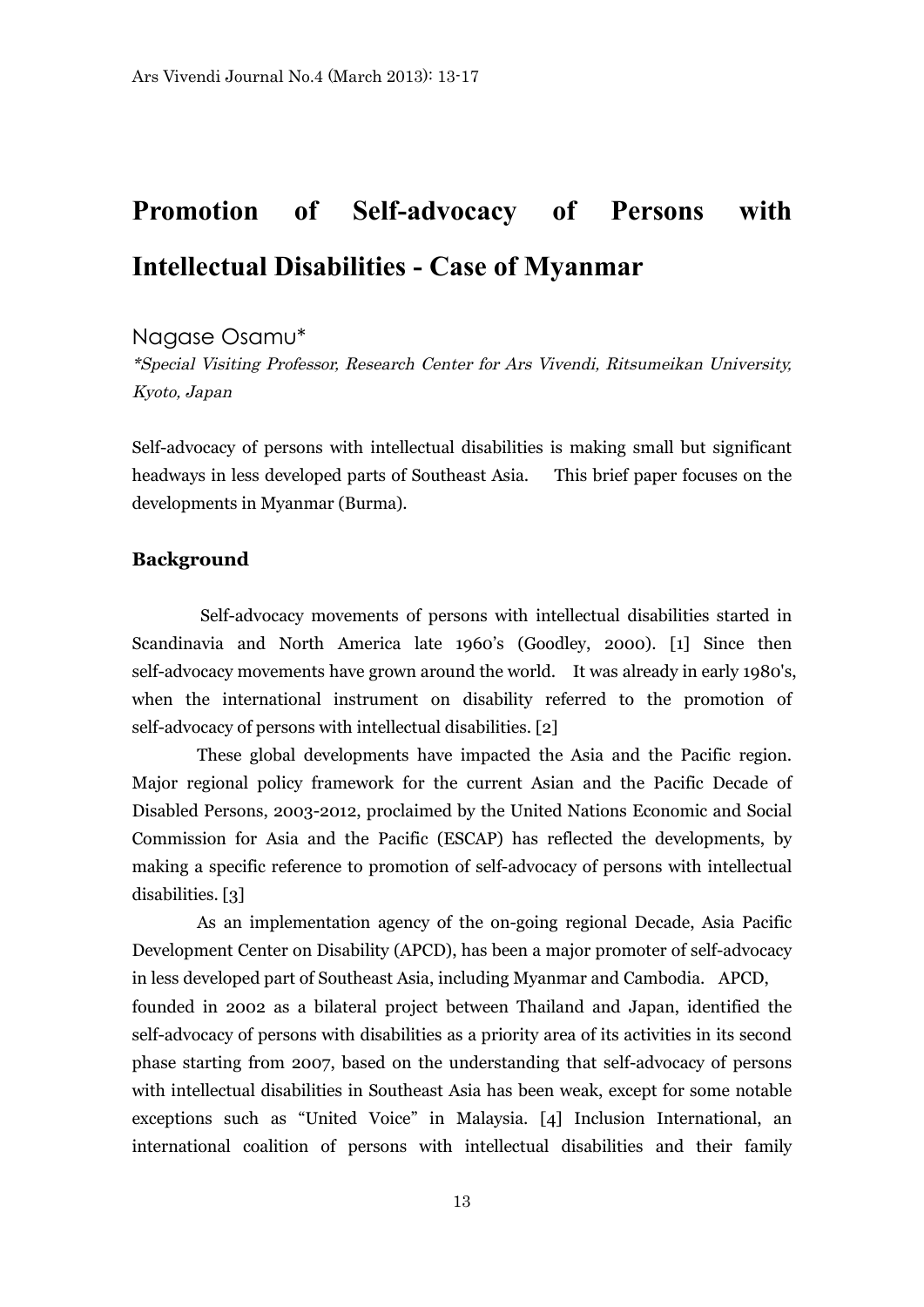members, has been a partner of APCD . [5]

In March 2009, the first self-advocacy group in Thailand was established with the support from APCD. Members named their group as Daoru Ang in Thai, meaning the flower of Marigold.

### **Development of self-advocacy in Myanmar**

 A couple of factors led to the founding of the first self-advocacy group in Myanmar in February 2010. They include the initiative of ESCAP, Foundation for the Studies on International Development (FASID) and APCD.

ESCAP, a regional commission of the United Nations, and China Disabled Persons Federation organized"Regional Workshop on the Empowerment of Persons with Intellectual Disabilities and their Families" 11 to 13 October 2007 in Shanghai, China, which included participants from Myanmar as well as from Malaysia, Thailand Japan and others. The workshop, inviting self-advocates and family members, was ground-breaking in the sense that a United Nations organization finally focused on self-advocacy of persons with intellectual disabilities. Though the meeting had a policy orientation, it provided a precious opportunity for self-advocates from different countries to meet and interact with each other.

Following this, APCD organized the Regional Workshop for Networking and Collaboration on Intellectual Disabilities (ID) from 22-25 January 2008, at APCD in Bangkok, Thailand. Representatives from Myanmar, Mr. Kyaw Htut, father of a person with intellectual disabilities and Ms. Yi Mar Tin, the principal of the School for Disabled Children, were invited and joined the workshop. This workshop was "epoch making" since it was the first time a person with intellectual disabilities was dispatched oversea as an "expert" by Japan International Cooperation Agency (JICA, 2008).

Another important step was the project, entitled,"Capacity Development in Disability and Development for CLMV Government officers" implemented by Foundation for the Studies on International Development (FASID), based in Tokyo, Japan. The In-Country Workshop was held in Yangon(Rangoon) in 26-30 May 2009 and had representatives from the United Voice of Malaysia as lectures (FASID, 2010). United Voice, as one of the best organized self-advocacy groups in Asia, was represented in both the above-mentioned ESCAP/CDPF workshop and APCD workshop. Their presence in Yangon provided momentum for the promotion of self-advocacy in Myanmar. Ms. Yi Mar Tin, as a government official, and Mr. Kyaw Htut, as an observer, joined this training as well.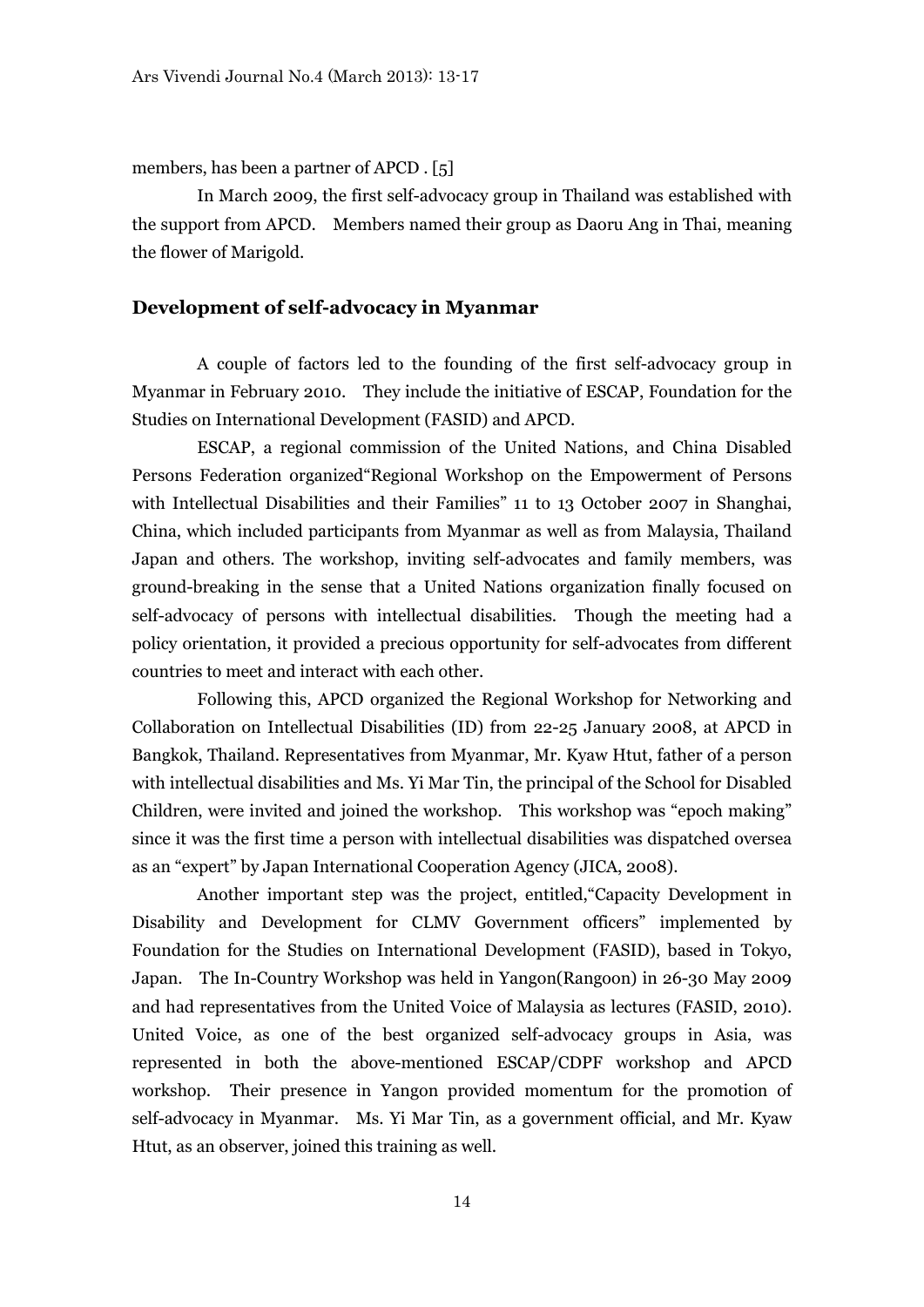#### **Founding of "Unity", the first self-advocacy group in Myanmar**

 In February 2010, the first self-advocacy group of person with disabilities in Myanmar, Unity, was born. Unity was established at the Workshop on Intellectual Disabilities 16-17 February 2010, organized by APCD and Family Support Network for Persons with Intellectual Disabilities, led by Mr. Kyaw Htut, supported by the Department of Social Welfare within the Ministry of Social Welfare, Relief & Resettlement (Yi Mar Tin, 2010). [6] Mr. Min Swe Htet was elected leader while Mr. Kaung Htet Naing elected sub-leader. Self-advocates from Thailand and Japan served as resource persons.

Unity is supported by the School for Disabled Children, headed by Ms. Yi Mar Tin. The school provides space for activities and personal support and even lists "self-advocacy activities" as future direction in its recent brochure (Department of Social Welfare, n.d.). Most members of Unity are students of the School, including some over 20 years old.

Major activities of Unity currently include coffee shop as well silk skin screen printing and art mirror production. They all take place within the School of Disabled Children. The Unity members, mostly from the School of Disabled Children, wish to develop their activities beyond the School and find market for their products outside.

On 13 July 2012, APCD and JICA organized a workshop among self-advocacy groups in Bangkok, Thailand. It was attended by Unity, Daoru Ang from Thailand, and newly-established Rose from Cambodia. [7] They agreed to start "United IL Network Mekong Sub-Region" among three groups.

They identified their common challenges as (a) limited financial support, (b) limited technical support, (c) limited capacity of supporters, (d) limited participation from family members, (e) lack of coordinating knowledge and experience with persons with intellectual disabilities, (f) technique of marketing of projects, and (f) limited ownership (Daoru Ang, Unity, Rose, 2012). Certainly these seem to apply to Unity.

In addition to the above-mentioned challenges, Unity leaders realize the need to expand their activities beyond the school (Min Swe Htet, 2012; Kaung Htet Naing, 2012). Unity cannot afford to lose the support from the school but its members are keenly aware of the need to go beyond it. Maintaining the current support while expanding the present support base is the major challenge it faces.

Self-advocacy movement in each country takes a different form. In case of Myanmar, it has been informed by regional and global developments as well as by the domestic democratic transitions. It remains to be seen if the first initiative for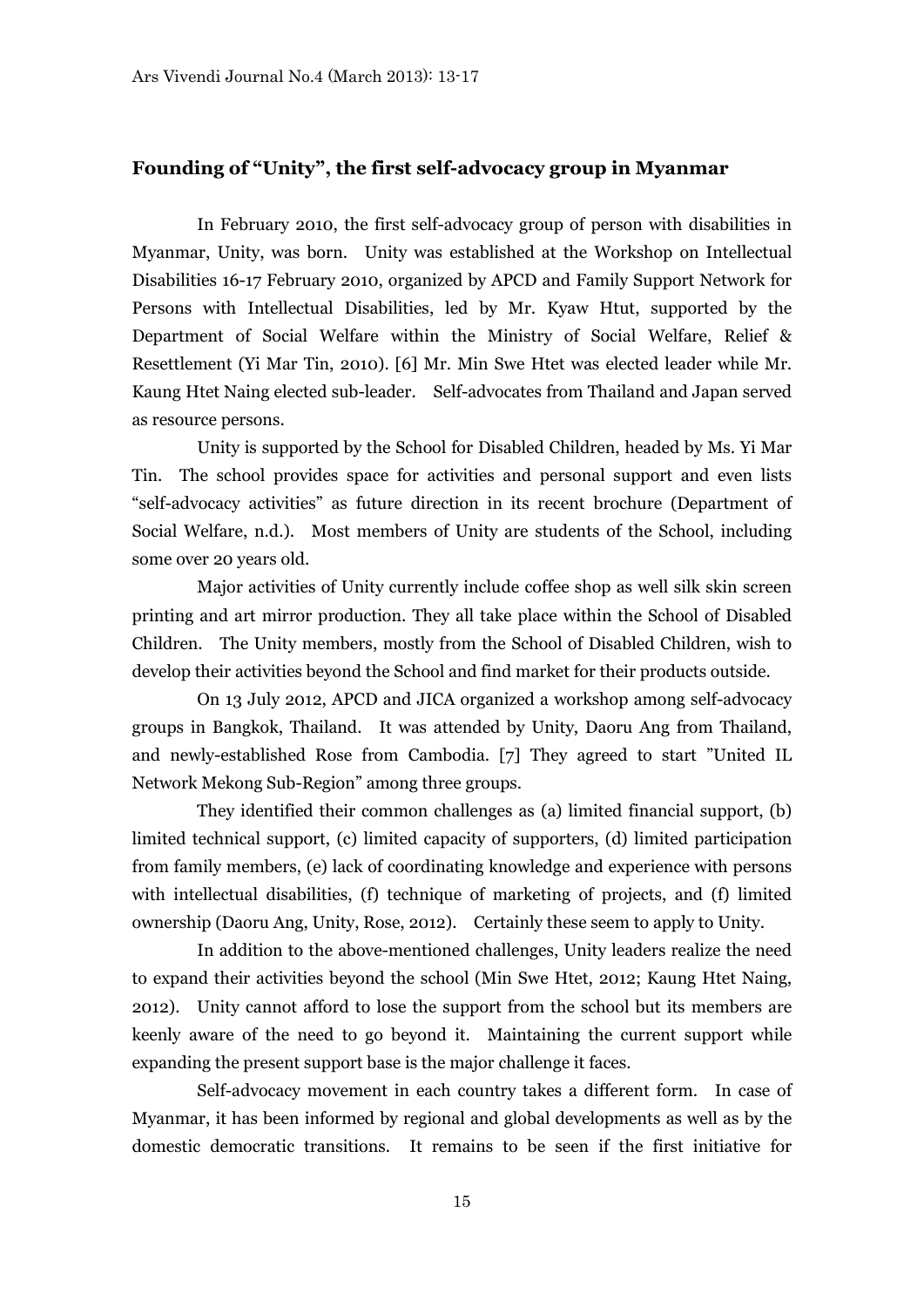self-advocacy of persons with intellectual disabilities can be sustained in spite of the above-mentioned challenges. It is one thing to start a self-advocacy when a workshop is organized, while it is another for the group to survive. This also applies to Daoru Ang and Rose.

#### **Notes**

[1] Though, in some countries, "learning difficulties" or "learning disabilities" are preferred, this paper uses "intellectual disabilities".

[2] In 1982 the United Nations General Assembly adopted the "World Programme of Action concerning Disabled Persons", in its article 29 stated that "Mentally handicapped people are now beginning to demand a voice of their own and insisting on their right to take part in decision-making and discussion. Even those with limited communication skills have shown themselves able to express their point of view. In this respect, they have much to learn from the self-advocacy movement of persons with other disabilities. This development should be encouraged."

[3] "Biwako plus five: further efforts towards an inclusive, barrier-free and rights-based society for persons with disabilities in Asia and the Pacific", adopted by the High-level Intergovernmental Meeting on the Midpoint Review of the Asian and Pacific Decade of Disabled Persons, 2003-2012 in 2007 states that "Governments at all levels are encouraged to support: (a) The development of organizations for persons with disabilities and related family and parent associations at the local and national levels, and the promotion of their networking at the regional, sub-regional and inter-regional levels, paying particular attention to the self-help organizations of persons with intellectual disabilities, psychosocial disabilities and multiple disabilities.

[4] Yeo (2007) provides an overview of self-advocacy movement in Malaysia.

[5] As a council member of Inclusion International, I have been working with APCD for the promotion of self-advocacy in the region. I took part in ESCAP workshop in Shanghai October 2007, as a rapporteur and APCD workshop in Bangkok in January 2008, as an expert.

[6] Myanmar signed the CRPD in December 2011. As Salai Bawi Vanni (2012) points out, the education of children with disabilities lies with the Department of Social Welfare, Ministry of Social Welfare, Relief and Resettlement. For national compliance with the CRPD, it needs to be shifted to the Ministry of Education. Otherwise, the implementation of inclusive education in line with article 24 of the CRPD is not